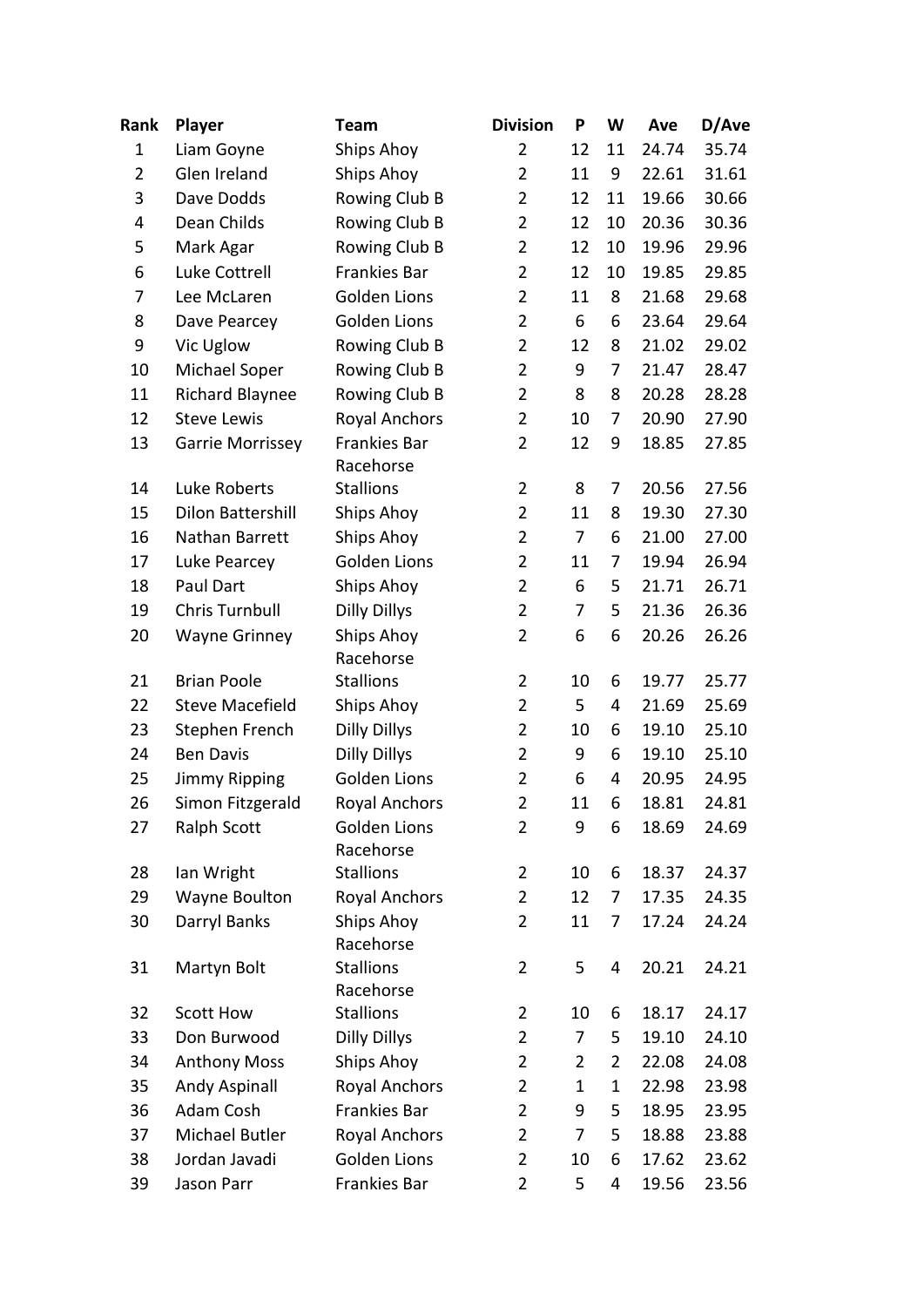|    |                         | Racehorse                     |                |                |                |       |       |
|----|-------------------------|-------------------------------|----------------|----------------|----------------|-------|-------|
| 40 | John Moore              | <b>Stallions</b>              | $\overline{2}$ | 11             | 5              | 18.44 | 23.44 |
| 41 | Wayne Hobbs             | <b>Dilly Dillys</b>           | $\overline{2}$ | 9              | 5              | 18.30 | 23.30 |
| 42 | Jake Wreford            | <b>Dilly Dillys</b>           | $\overline{2}$ | 5              | 3              | 19.98 | 22.98 |
| 43 | <b>Adam Ellis</b>       | Rowing Club B                 | $\overline{2}$ | 5              | 3              | 19.48 | 22.48 |
| 44 | Dave McGee              | Rowing Club B                 | $\overline{2}$ | 11             | 5              | 17.09 | 22.09 |
| 45 | <b>Andrew Newnham</b>   | <b>Dilly Dillys</b>           | $\overline{2}$ | 10             | 4              | 17.93 | 21.93 |
| 46 | Mick Huggett            | <b>Royal Anchors</b>          | $\overline{2}$ | 11             | 4              | 17.92 | 21.92 |
| 47 | <b>Andrew Farrell</b>   | <b>Dilly Dillys</b>           | $\overline{2}$ | 10             | 5              | 16.84 | 21.84 |
| 48 | lan Stoneman            | <b>Ships Ahoy</b>             | $\overline{2}$ | 7              | 4              | 17.54 | 21.54 |
| 49 | lan Sanders             | <b>Golden Lions</b>           | $\overline{2}$ | 8              | 3              | 18.52 | 21.52 |
| 50 | Ollie Sprague           | Frankies Bar                  | $\overline{2}$ | 11             | 5              | 16.38 | 21.38 |
| 51 | <b>Nick Tamlin</b>      | <b>Dilly Dillys</b>           | $\overline{2}$ | 6              | $\overline{2}$ | 19.30 | 21.30 |
| 52 | Mark Sprague            | Frankies Bar                  | $\overline{2}$ | 11             | 4              | 17.24 | 21.24 |
| 53 | Kieran Spurdle          | <b>Golden Lions</b>           | $\overline{2}$ | 1              | $\mathbf 1$    | 20.15 | 21.15 |
| 54 | <b>Chris Atherton</b>   | Ships Ahoy                    | $\overline{2}$ | 4              | $\overline{2}$ | 18.90 | 20.90 |
|    |                         | Racehorse                     |                |                |                |       |       |
| 55 | Daniel Howard           | <b>Stallions</b>              | $\overline{2}$ | 8              | $\overline{2}$ | 18.79 | 20.79 |
| 56 | Jordan Turner           | <b>Dilly Dillys</b>           | $\overline{2}$ | 10             | 3              | 17.78 | 20.78 |
|    |                         | Racehorse                     |                |                |                |       |       |
| 57 | Craig Boocock           | <b>Stallions</b>              | $\overline{2}$ | 10             | 4              | 16.58 | 20.58 |
| 58 | John Power              | <b>Royal Anchors</b>          | $\overline{2}$ | 4              | 1              | 19.46 | 20.46 |
| 59 | Nathan Soper            | Rowing Club B                 | $\overline{2}$ | 12             | 4              | 16.20 | 20.20 |
| 60 | Dave Dean               | Golden Lions                  | $\overline{2}$ | 9              | 3              | 17.06 | 20.06 |
|    |                         | Racehorse                     |                |                |                |       |       |
| 61 | <b>Barry Thacker</b>    | <b>Stallions</b>              | $\overline{2}$ | 7              | 4              | 16.02 | 20.02 |
| 62 | <b>Terry Howe</b>       | Racehorse<br><b>Stallions</b> | $\overline{2}$ | 9              | 4              | 15.90 | 19.90 |
| 63 | Dave Oke                | <b>Golden Lions</b>           | $\overline{2}$ | 6              | $\mathbf{1}$   | 18.88 | 19.88 |
| 64 | <b>Ryan Clements</b>    | Frankies Bar                  | 2              | 10             | 3              | 16.83 | 19.83 |
|    | Macauley                |                               |                |                |                |       |       |
| 65 | Campbell                | Frankies Bar                  | $\overline{2}$ | $\overline{2}$ | $\mathbf 1$    | 18.75 | 19.75 |
| 66 | <b>Terry McDermott</b>  | Frankies Bar                  | $\overline{2}$ | $\overline{2}$ | 0              | 19.73 | 19.73 |
| 67 | Tony Lewis              | <b>Dilly Dillys</b>           | $\overline{2}$ | 9              | $\overline{2}$ | 17.63 | 19.63 |
| 68 | <b>Brian Ivey</b>       | Rowing Club B                 | $\overline{2}$ | 8              | 3              | 16.62 | 19.62 |
| 69 | Sam Robinson            | <b>Royal Anchors</b>          | $\overline{2}$ | $\mathbf 1$    | 0              | 19.32 | 19.32 |
| 70 | Matt Land               | Frankies Bar                  | $\overline{2}$ | 5              | $\overline{2}$ | 17.27 | 19.27 |
| 71 | James Fryer             | <b>Royal Anchors</b>          | $\overline{2}$ | 3              | 1              | 18.25 | 19.25 |
| 72 | Pete Cole               | Ships Ahoy                    | $\overline{2}$ | 1              | 1              | 18.09 | 19.09 |
| 73 | Phil Arthur             | Ships Ahoy                    | $\overline{2}$ | 5              | 0              | 18.97 | 18.97 |
| 74 | Darren Barker           | Ships Ahoy                    | $\overline{2}$ | 6              | $\overline{2}$ | 16.88 | 18.88 |
| 75 | Alun Bassett            | <b>Golden Lions</b>           | $\overline{2}$ | $\overline{2}$ | 1              | 17.86 | 18.86 |
| 76 | Kelvin Kerslake         | Frankies Bar                  | $\overline{2}$ | 3              | 0              | 18.82 | 18.82 |
| 77 | Ryan Lake               | Frankies Bar                  | $\overline{2}$ | 6              | 0              | 18.70 | 18.70 |
| 78 | <b>Richard Somerton</b> | Frankies Bar                  | $\overline{2}$ | 1              | $\mathbf 1$    | 17.66 | 18.66 |
|    |                         |                               |                |                |                |       |       |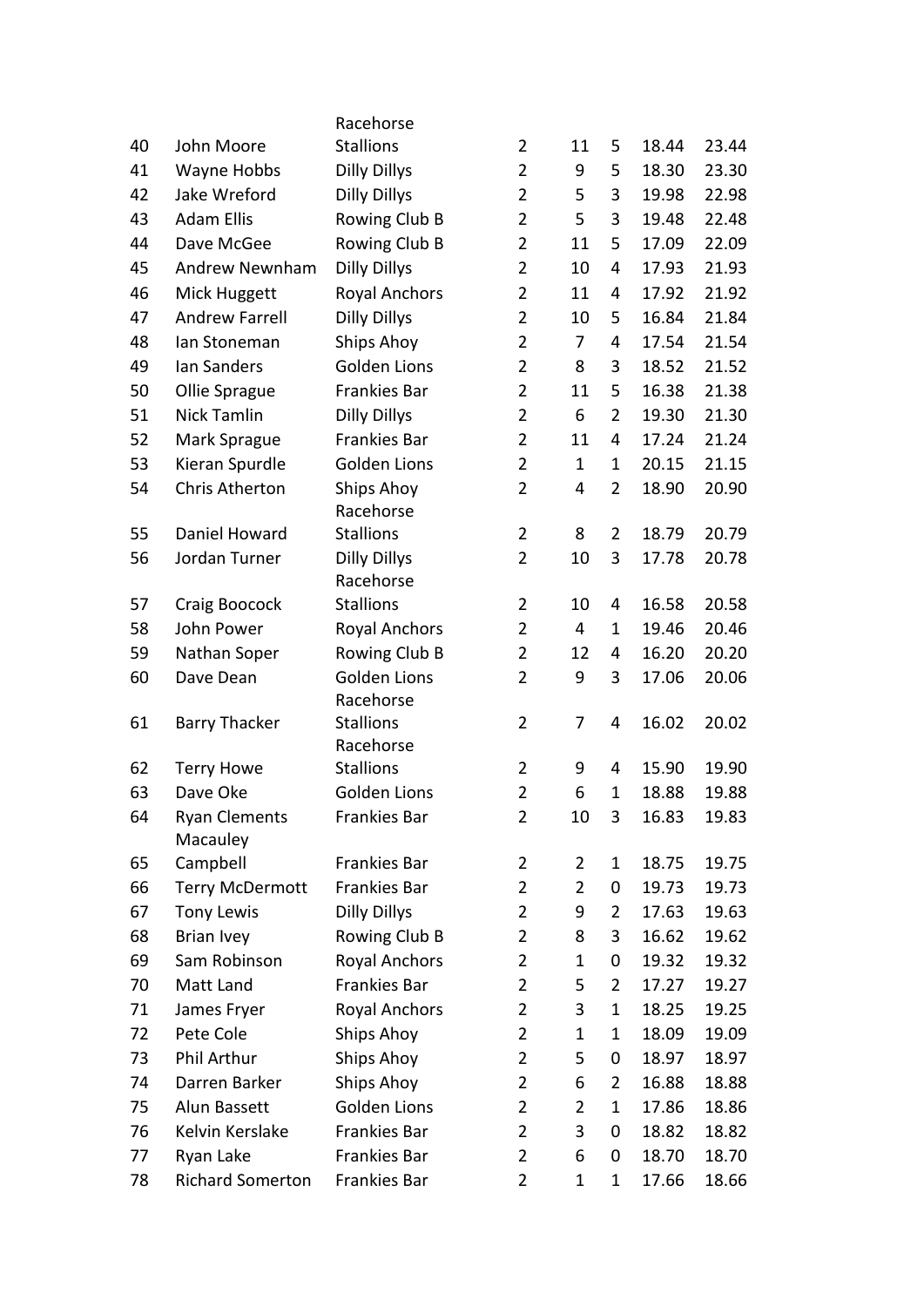| 79  | Alan Presswell         | <b>Golden Lions</b>               | $\overline{2}$ | 9              | $\overline{2}$ | 16.61 | 18.61 |
|-----|------------------------|-----------------------------------|----------------|----------------|----------------|-------|-------|
| 80  | Will Greenslade        | Frankies Bar                      | $\overline{2}$ | 3              | $\mathbf 1$    | 17.57 | 18.57 |
| 81  | Paul Fryer             | <b>Royal Anchors</b>              | $\overline{2}$ | $\mathbf{1}$   | 0              | 18.54 | 18.54 |
| 82  | <b>Brian Hodge</b>     | Ships Ahoy<br>Racehorse           | $\overline{2}$ | $\overline{2}$ | $\mathbf{1}$   | 17.46 | 18.46 |
| 83  | Darryn Cossey          | <b>Stallions</b>                  | $\overline{2}$ | 7              | 1              | 17.15 | 18.15 |
| 84  | Mark English           | <b>Golden Lions</b>               | $\overline{2}$ | 5              | 3              | 15.11 | 18.11 |
| 85  | Alex Hill              | Ships Ahoy                        | $\overline{2}$ | 3              | 0              | 18.05 | 18.05 |
| 86  | Paul Sargent           | <b>Royal Anchors</b>              | $\overline{2}$ | $\overline{2}$ | 1              | 17.04 | 18.04 |
| 87  | Keith Wilson           | <b>Golden Lions</b>               | $\overline{2}$ | $\mathbf{1}$   | 0              | 17.85 | 17.85 |
| 88  | Daniel Tooze           | <b>Golden Lions</b>               | $\overline{2}$ | $\overline{2}$ | 0              | 17.79 | 17.79 |
| 89  | Matt Williams          | <b>Royal Anchors</b><br>Racehorse | $\overline{2}$ | $\mathbf{1}$   | $\mathbf{1}$   | 16.71 | 17.71 |
| 90  | <b>Shane Barrell</b>   | <b>Stallions</b>                  | $\overline{2}$ | 1              | 0              | 17.60 | 17.60 |
| 91  | Matt Schofield         | <b>Royal Anchors</b>              | $\overline{2}$ | 3              | 0              | 17.57 | 17.57 |
| 92  | Tom Whitfield          | <b>Dilly Dillys</b>               | $\overline{2}$ | 1              | 0              | 17.56 | 17.56 |
| 93  | Shaun Westlake         | <b>Royal Anchors</b>              | $\overline{2}$ | 5              | 0              | 17.44 | 17.44 |
| 94  | Wayne Marchant         | <b>Dilly Dillys</b>               | $\overline{2}$ | 8              | $\overline{2}$ | 15.13 | 17.13 |
| 95  | Josh Coffey            | Frankies Bar                      | $\overline{2}$ | 3              | 1              | 16.13 | 17.13 |
| 96  | Martin Taylor          | <b>Golden Lions</b>               | $\overline{2}$ | $\mathbf{1}$   | 0              | 17.12 | 17.12 |
| 97  | Jack Wellman           | Frankies Bar                      | $\overline{2}$ | 6              | 1              | 16.03 | 17.03 |
| 98  | <b>Allen Matthews</b>  | Golden Lions                      | $\overline{2}$ | 7              | $\overline{2}$ | 15.02 | 17.02 |
| 99  | Jery Alexander         | <b>Dilly Dillys</b><br>Racehorse  | $\overline{2}$ | 3              | 0              | 17.01 | 17.01 |
| 100 | Kyle Cossey            | <b>Stallions</b>                  | $\overline{2}$ | 9              | $\mathbf{1}$   | 16.00 | 17.00 |
| 101 | Jason Newbery          | <b>Royal Anchors</b>              | $\overline{2}$ | $\mathbf{1}$   | 0              | 16.76 | 16.76 |
| 102 | Jordan Copland         | Ships Ahoy                        | $\overline{2}$ | 1              | 0              | 16.75 | 16.75 |
| 103 | Karl Annan             | Rowing Club B                     | $\overline{2}$ | 1              | 0              | 16.47 | 16.47 |
| 104 | Roger Boyce            | Frankies Bar                      | $\overline{2}$ | 3              | 0              | 16.43 | 16.43 |
| 105 | Aaron Soper            | Rowing Club B                     | 2              | 6              | $\mathbf 1$    | 15.16 | 16.16 |
| 106 | Sam Hunter             | Ships Ahoy                        | $\overline{2}$ | $\overline{2}$ | 1              | 15.16 | 16.16 |
| 107 | Luke Perry             | <b>Royal Anchors</b>              | $\overline{2}$ | 9              | 1              | 15.09 | 16.09 |
| 108 | <b>Tony Bullock</b>    | <b>Royal Anchors</b>              | $\overline{2}$ | 8              | $\overline{2}$ | 14.05 | 16.05 |
| 109 | Sam Hill               | Frankies Bar                      | $\overline{2}$ | $\overline{2}$ | 0              | 16.05 | 16.05 |
| 110 | Gary Margreson         | <b>Royal Anchors</b>              | $\overline{2}$ | 2              | 0              | 15.93 | 15.93 |
| 111 | Sam Symons             | <b>Royal Anchors</b>              | $\overline{2}$ | $\mathbf 1$    | 0              | 15.90 | 15.90 |
| 112 | Alan England           | Golden Lions<br>Racehorse         | $\overline{2}$ | 1              | 0              | 15.59 | 15.59 |
| 113 | John Mellor            | <b>Stallions</b>                  | $\overline{2}$ | 2              | 1              | 14.35 | 15.35 |
| 114 | <b>Gordon Harrower</b> | <b>Royal Anchors</b>              | 2              | 8              | 1              | 14.27 | 15.27 |
| 115 | <b>Justin Hunt</b>     | Ships Ahoy                        | $\overline{2}$ | 5              | 0              | 15.24 | 15.24 |
| 116 | Lee Roy                | <b>Royal Anchors</b>              | $\overline{2}$ | 2              | 0              | 15.04 | 15.04 |
| 117 | Simon Crossley         | Frankies Bar                      | 2              | $\overline{2}$ | 0              | 14.81 | 14.81 |
| 118 | Mark Cordell           | <b>Dilly Dillys</b>               | $\overline{2}$ | 2              | $\mathbf{1}$   | 13.75 | 14.75 |